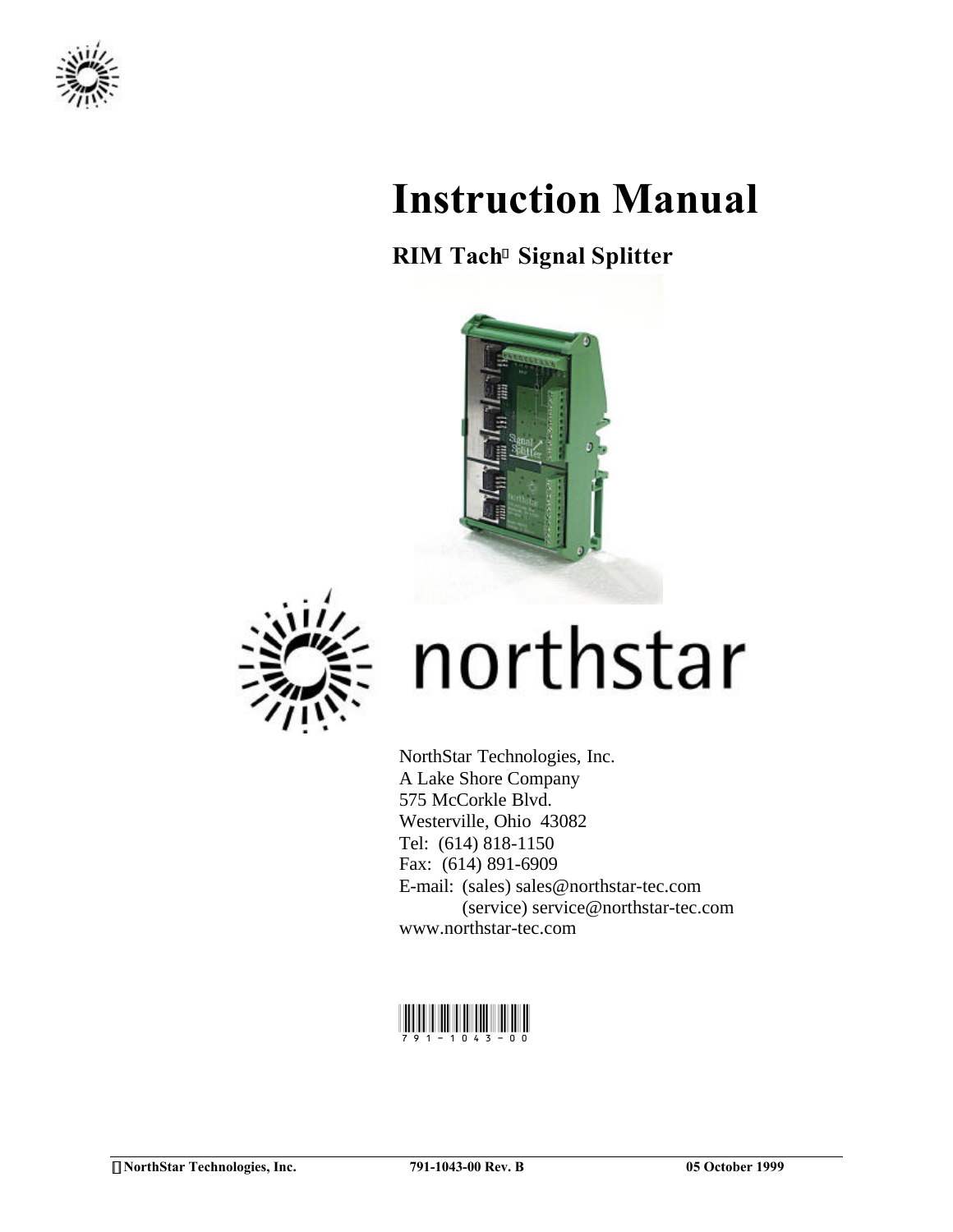## **LIMITED WARRANTY**

NorthStar Technologies, Inc. (henceforth NorthStar), the manufacturer, warrants this product for a period of twelve (12) months from the date of shipment. During the warranty period, under authorized return component parts to NorthStar freight prepaid, the company will repair, or at its option replace, any part found to be defective in material or workmanship, without charge to the Owner for parts, service labor, or associated customary shipping cost. Replacement or repaired parts will be warranted for only the unused portion of the original warranty.

This warranty is limited to NorthStar products purchased and installed in the United States. This same protection will extend to any subsequent owner during the warranty period. It does not apply to damage caused by accident, misuse, fire, flood or acts of God, or from failure to properly install, operate, or maintain the product in accordance with the printed instructions provided.

THIS WARRANTY IS IN LIEU OF ANY OTHER WARRANTIES, EXPRESSED OR IMPLIED, INCLUDING MERCHANTABILITY OR FITNESS FOR A PARTICULAR PURPOSE, WHICH ARE EXPRESSLY EXCLUDED. THE OWNER AGREES THAT NORTHSTAR'S LIABILITY WITH RESPECT TO THIS PRODUCT SHALL BE SET FORTH IN THIS WARRANTY, AND INCIDENTAL OR CONSEQUENTIAL DAMAGES ARE EXPRESSLY EXCLUDED.

## **WARRANTY RETURN POLICY**

If you experience any technical problems with NorthStar's products, please contact our Technical Support Department at (614) 818-1150 from 8:00 A.M. to 5:00 P.M. Eastern Standard Time (EST), Monday through Friday or in writing to fax: (614) 891-6909, or email to service@northstar-tec.com. Please be ready to provide your customer number, item description, serial number, invoice number, date of purchase, and the specifics of the problem.

A representative will attempt to solve your problem over the telephone by running a few diagnostics. If it is determined by our representative in conjunction with the Customer that the product requires to be returned to NorthStar's factory for warranty repair, a Return Goods Authorization (RGA) number will be issued. For control purposes, only those items identified with an RGA number may be returned to NorthStar. Please make sure that the RGA number is clearly marked on the shipping label. Packages missing an RGA number cannot be accepted by our Receiving Department and must be returned to the sender freight COD. Ship returned products to NorthStar PRE-PAID and insured for its full value.

EXPRESS SERVICE IS OFFERED ON ALL WARRANTY REPAIRS WHERE AN RGA NUMBER HAS BEEN ISSUED. IF THE SAME WARRANTY PART THAT IS BEING RETURNED IS IN STOCK, NORTHSTAR WILL IMMEDIATELY SHIP OUT A NEW REPLACEMENT PART, INVOICE THE REPLACEMENT PART AND ISSUE A CREDIT INVOICE WHEN THE RGA NUMBER WARRANTY PART IS RECEIVED AT LAKE SHORE AND IS CONFIRMED TO BE A WARRANTY REPAIR. NORTHSTAR WILL EXPRESS SHIP THE PRODUCT PRE-PAID, USING THE SAME METHOD BY WHICH THE WARRANTY PART WAS SHIPPED TO NORTHSTAR, (i.e., IF THE RGA WARRANTY PART WAS SHIPPED OVERNIGHT, NORTHSTAR WILL SHIP IN THE SAME MANNER.)

There is a 15% restocking fee on all items returned for credit to NorthStar. This includes all items in that are returned for exchange. All replacement parts must be purchased before they are sent out to the customer. If credit needs to be issued it will be issued upon the return of the product if the unit is in good condition.

## **TRADEMARK ACKNOWLEDGMENT**

Many of the designations used by manufacturers and sellers to distinguish their products are claimed as trademarks. Where those designations appear in this manual and NorthStar was aware of a trademark claim, the designations have been printed in initial capital letters and the  $\mathbb{R}^m$  or  $\mathbb{R}$  symbol used.

RIM Tach® is a trademark of NorthStar Technologies, Inc.

Copyright © 1998 by NorthStar Technologies, Inc. All rights reserved. No portion of this manual may be reproduced, stored in a retrieval system, or transmitted, in any form or by any means, electronic, mechanical, photocopying, recording, or otherwise, without the express written permission of NorthStar.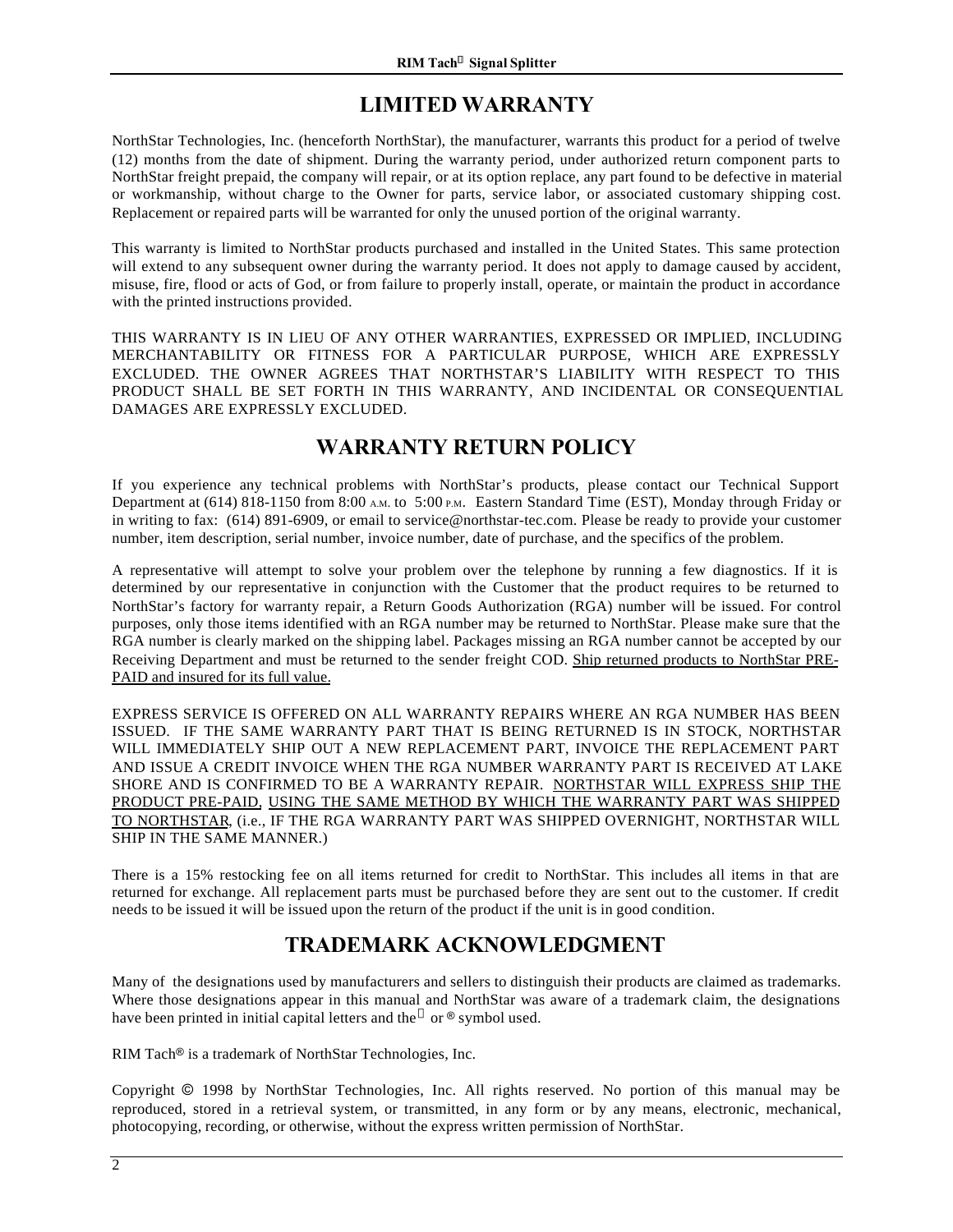## **Table of Contents**

| Chapter/Paragraph/Illustration<br>Page |       |  |  |  |
|----------------------------------------|-------|--|--|--|
| 1                                      |       |  |  |  |
|                                        | 1.0   |  |  |  |
|                                        | 1.1   |  |  |  |
|                                        | 1.2   |  |  |  |
|                                        |       |  |  |  |
|                                        | 1.3   |  |  |  |
| $\mathbf{2}$                           |       |  |  |  |
|                                        | 2.0   |  |  |  |
|                                        | 2.1   |  |  |  |
|                                        | 2.2   |  |  |  |
|                                        |       |  |  |  |
|                                        | 2.1.1 |  |  |  |

Methods and apparatus disclosed and described herein have been developed solely on company funds of NorthStar. No government or other contractual support or relationship whatsoever has existed which in any way affects or mitigates proprietary rights of NorthStar in these developments. Methods and apparatus disclosed herein may be subject to U.S. Patents existing or applied for. NorthStar reserves the right to add, improve, modify, or withdraw functions, design modifications, or products at any time without notice. NorthStar shall not be liable for errors contained herein or for incidental or consequential damages in connection with furnishing, performance, or use of this material.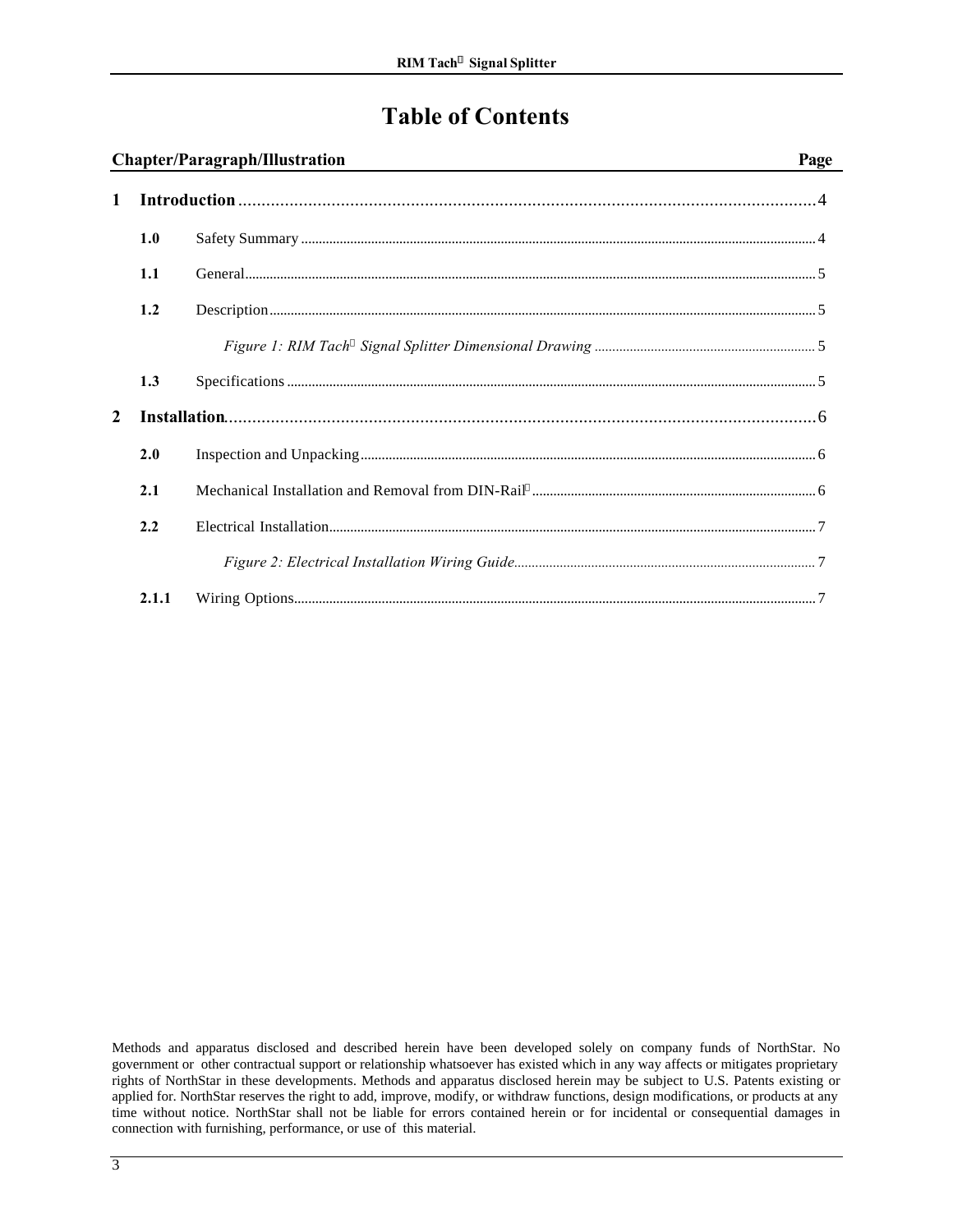## **Chapter One Introduction**

## **1.0 Safety Summary**

High current, voltage, and rotating parts can cause serious or fatal injury. The use of electric machinery, like all other uses of concentrated power and rotating equipment, may be hazardous. Installing, operating, and maintaining electric machinery should be performed by qualified personnel, in accordance with applicable provisions of the National Electrical Code and sound local practices. Failure to comply with these precautions or with specific warnings elsewhere in this manual violates safety standards of design, manufacture, and intended use of the instrument. NorthStar Technologies, Inc. assumes no liability for the customer's failure to comply.

#### **Rotating Machinery**

Avoid contact with rotating parts. Avoid by-passing or rendering inoperative any safety guards or protection devices. Avoid extended exposure in close proximity to machinery with high noise levels. Use proper care and procedures in handling, lifting, installing, operating and maintaining the equipment.

#### **Before Installation**

Safe maintenance practices with qualified personnel is imperative. Before starting maintenance procedures, be positive that, (1) equipment connected to the shaft will not cause mechanical rotation, (2) main machine windings have been disconnected and secured from all electrical power sources, and (3) all accessory devices associates with the work area have been de-energized. If high potential insulation test is required, follow procedures and precautions outlined in NEMA standards MG-1.

#### **Grounding**

Improperly grounding the frame of the machine can cause serious or fatal injury to personnel. Grounding of the machine frame and structure should comply with the National Electrical Code and with sound local practices. Check wiring diagram before connecting power.

## **Do Not Operate In An Explosive Atmosphere**

Do not operate the instrument in the presence of flammable gases or fumes. Operating any electrical instrument in such an environment constitutes a definite safety hazard.

## **Keep Away From Live Circuits**

Operating personnel must not remove instrument covers. Component replacement and internal adjustments must be made by qualified maintenance personnel. Do not replace components with power cable connected. To avoid injuries, always disconnect power and discharge circuits before touching them.

## **Do Not Substitute Parts Or Modify Instrument**

Do not install substitute parts or perform any unauthorized modification to the instrument. Introducing additional hazards is dangerous. Return the instrument to an authorized NorthStar Technologies, Inc. representative for service and repair to ensure that safety features are maintained.



**CAUTION!:** Very important information, that *must* be read and followed, regarding safety and proper unit functioning.



**DO THIS!:** Accessory instruction, that must be read and followed, without safety concerns.



**NOTE:** Useful information that should be read.



**QUESTION:** Helpful hints to answer your possible questions.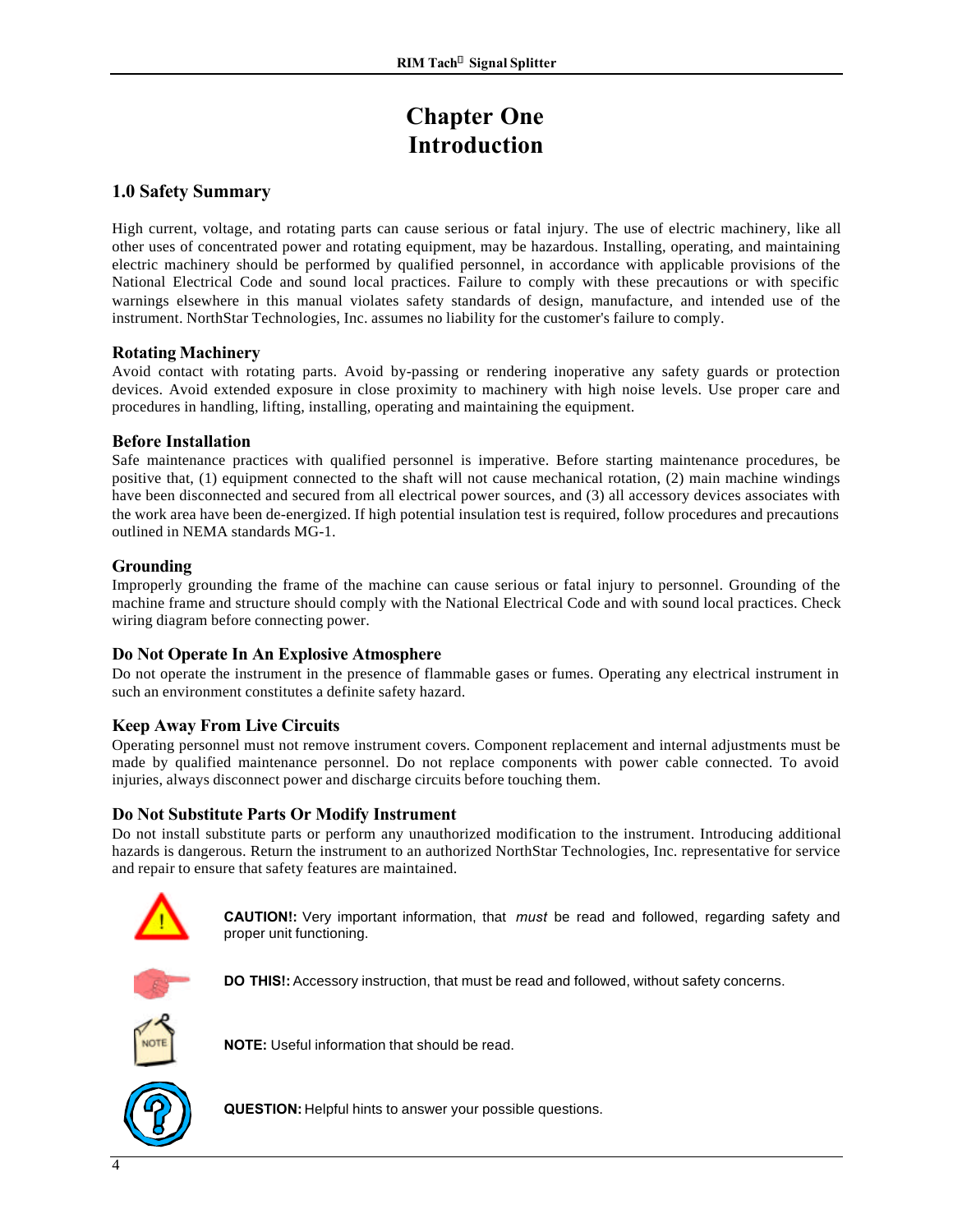## **1.1. General**



## **1.2 Description**

he Signal Splitter is an advanced, digital encoder signal splitting device designed to route a digital encoder's signals to multiple isolated devices. Accepting single ended A, B, & Z encoder signals alone or with their complements, the Signal plitter can output two isolated, quadrature encoder signals vith their complements  $(A/\overline{A}, B/\overline{B}, Z/\overline{Z})$ . In addition, the ignal Splitter will accept 5-26VDC digital encoder and roximity sensor signals, and output two independent, isolated, line driver outputs of 5-26VDC based on user defined oltage levels. The Signal Splitter also has the capability to epeat and amplify a fading signal, either caused by large istances between the encoder and motor drive and/or by nvironmental or electrical interference, providing a clean, lear, square wave output. Compatible with virtually every incremental digital encoder, the Signal Splitter's unique and ost-effective technology eliminates the expense and maintenance of two separate encoders.

|                                                | aı                |
|------------------------------------------------|-------------------|
|                                                | $\mathbf{1}$      |
|                                                | T                 |
|                                                | <sup>S</sup>      |
|                                                | $\mathbf{m}$      |
|                                                | e <sub>1</sub>    |
|                                                | $S_{\frac{1}{2}}$ |
| 4.94                                           | W                 |
|                                                | S                 |
|                                                | p <sub>1</sub>    |
|                                                | is                |
|                                                | $\mathbf{V}$      |
|                                                | $r\epsilon$       |
|                                                | $\mathbf{d}$      |
|                                                | e <sub>1</sub>    |
|                                                | c <sub>1</sub>    |
|                                                | $\mathbf{in}$     |
| 'Dimensions in inches                          | $\mathbf{C}$      |
|                                                | $\mathbf{m}$      |
| Figure 1: Dimensional Drawing                  |                   |
|                                                |                   |
|                                                |                   |
| cifications (enbiget to change without notice) |                   |

 $2.19 -$ 2.09  $1.89 -$ 

| <b>Electrical Specifications</b>           |                                                                              |  |  |  |  |
|--------------------------------------------|------------------------------------------------------------------------------|--|--|--|--|
| Input Signal                               | Digital encoder input with or w/o complements (quadrature or single channel) |  |  |  |  |
| <b>Input Voltage</b>                       | 5-26VDC                                                                      |  |  |  |  |
| <b>Input Current</b>                       | 2mA minimum                                                                  |  |  |  |  |
| <b>Input Impedance</b>                     | 1.8Kohms opto-isolated                                                       |  |  |  |  |
| <b>Operating Frequency</b>                 | 120KHz maximum                                                               |  |  |  |  |
| Output Signal                              | 2 independent isolated line driver output sets                               |  |  |  |  |
| <b>Output Supply Voltage</b>               | 5-26VDC                                                                      |  |  |  |  |
| <b>Output Current</b>                      | 150mA max per channel                                                        |  |  |  |  |
| Common Mode Transient Immunity             | $1,000V$ /us                                                                 |  |  |  |  |
| <b>Connector Wire Gauge</b>                | 26-16 AWG                                                                    |  |  |  |  |
| <b>Mechanical Specifications</b>           |                                                                              |  |  |  |  |
| <b>Size</b>                                | 1.8" (4.6mm) wide x 4.94" (125.5mm high x 2.19" (5.56mm) max deep            |  |  |  |  |
| Case                                       | <b>PVC</b>                                                                   |  |  |  |  |
| Side Elements                              | Polyamide PA non-reinforced                                                  |  |  |  |  |
| <b>DIN-Rail<sup>®</sup></b> Mounting Hooks | DIN 35, DIN 32                                                               |  |  |  |  |
| <b>Environmental Specifications</b>        |                                                                              |  |  |  |  |
| <b>Operating Temperature</b>               | $0^{\circ}$ C to 55 $^{\circ}$ C                                             |  |  |  |  |
| <b>Storage Temperature</b>                 | -20 $\rm{^{\circ}C}$ to 70 $\rm{^{\circ}C}$                                  |  |  |  |  |
| <b>Electric Protection</b>                 | Short circuit, reverse polarity, output is ESD protected to MIL-STD-883      |  |  |  |  |

## **1.3 Specifications (subject to change without notice).**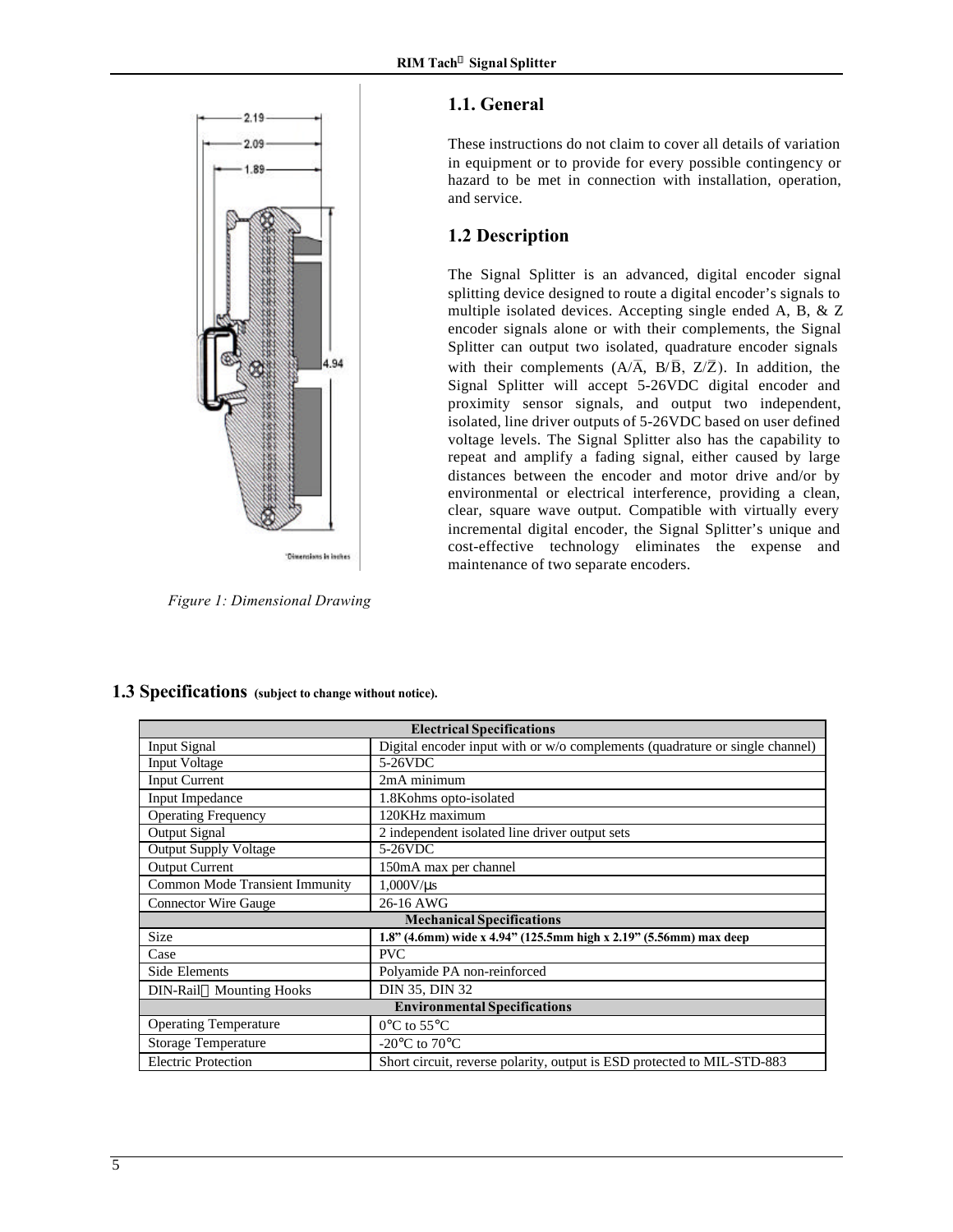## **CHAPTER TWO INSTALLATION**

## **2.0 Inspection and Unpacking**

Inspect shipping container for external damage. All claims for damage (apparent or concealed) or partial loss of shipment must be made in writing to NorthStar within (5) days from receipt of goods. If damage or loss is apparent, please notify the shipping agent immediately. Open shipping container and locate the packing list. The packing list is included to verify that all components, accessories, and manual were received. Please use the packing list to check off each item as the unit is unpacked. Inspect for damage. NorthStar recommends that the shipping container be retained for future shipping, storage, or return to factory purposes.

## **2.1 Mechanical Installation and Removal From Din-Rail<sup>â</sup>**

The Signal Splitter will mount to both Asymmetrical (32mm) and Symmetrical (35mm) styles of DIN-Rail .

## **To INSTALL Signal Splitter on Din-Rail<sup>â</sup> :**

- **1. latch top mounting clip of the Signal Splitter on the Din-Rail<sup>â</sup> .**
- **2. push in to latch bottom mounting clip on Din-Rail<sup>â</sup> .**



*Step 1: Latch top mounting clip onto DIN-Rail .*



*Step 2: Latch bottom onto DIN-Rail .*



Do not force the Signal Splitter to mount onto the DIN-Rail . Excessive pressure on the Signal Splitter will damage the unit. The Signal Splitter will easily mount if installed correctly.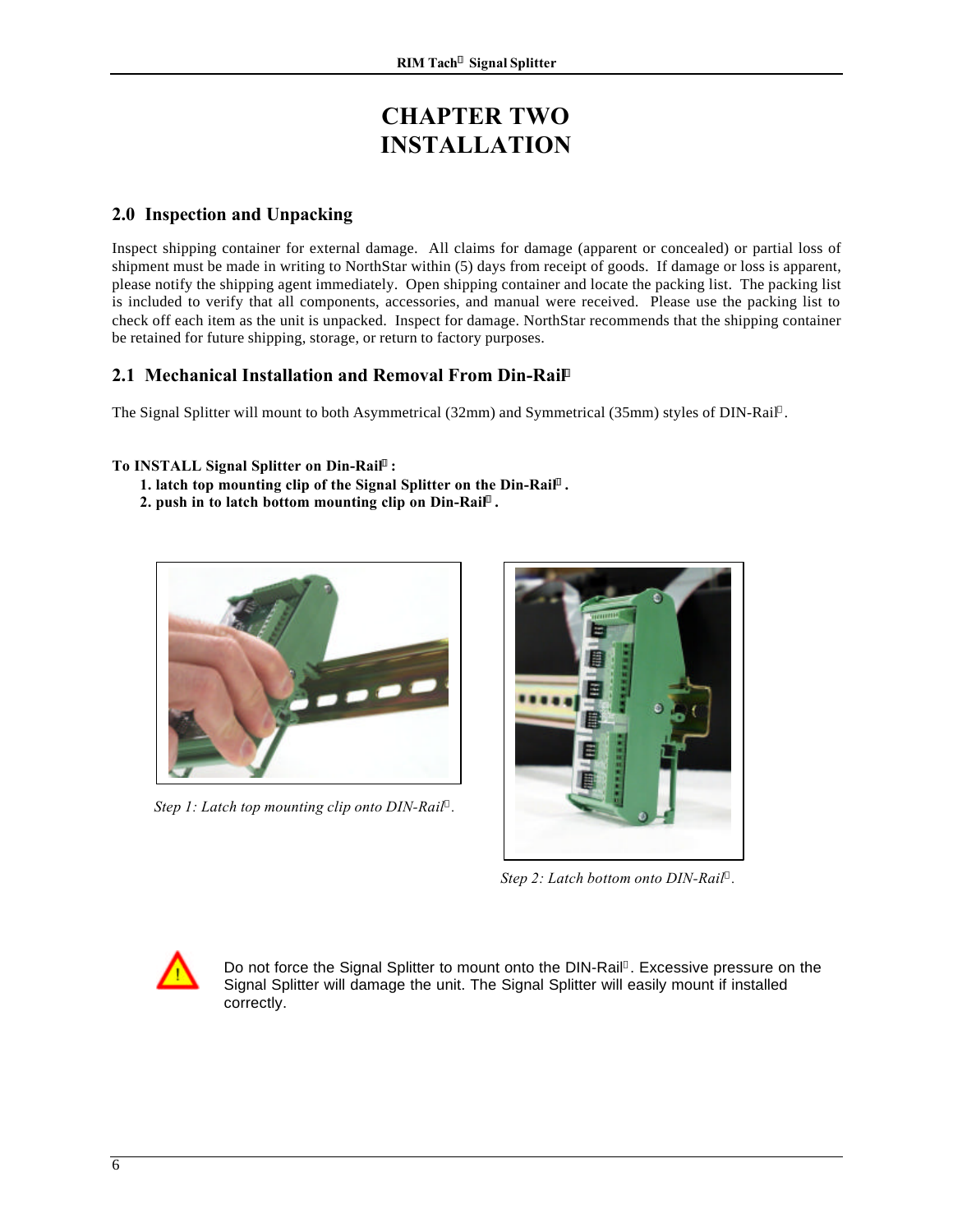

*Step 3 (Removal): Pry Splitter off DIN-Rail<sup>â</sup> with screw driver.*

**To REMOVE Signal Splitter from Din-Rail<sup>â</sup> :**

**1. place a flat screw driver into the bottom mounting clip "foot" of the Signal Splitter and pry the bottom half of the Signal Splitter off the Din-Rail** .

**2. lift the entire Signal Splitter off the Din-Rail** .



Using a screwdriver is especially helpful when multiple units are mounted on the DIN-Rail<sup>®</sup>.

## **2.2 Electrical Installation**

The Signal Splitter will function with either output connector disconnected. However, terminals  $V_{in}$  and COMMON, of the OUTPUT 1 connector, supply power to terminal +12VDC and COMMON of the INPUT connector. This +12VDC signal can be used to power the encoder (see Section 2.2.1). If the OUTPUT 1 connector is disconnected, an external power supply will be necessary to provide the encoder power. Also, if the OUTPUT 1 connector is to be isolated from the encoder, a separate power supply must be used (see Section 2.2.1). Two terminal block points (9 and 10) exist on each connector for the user's convenience.



*Figure 2: Electrical installation wiring guide*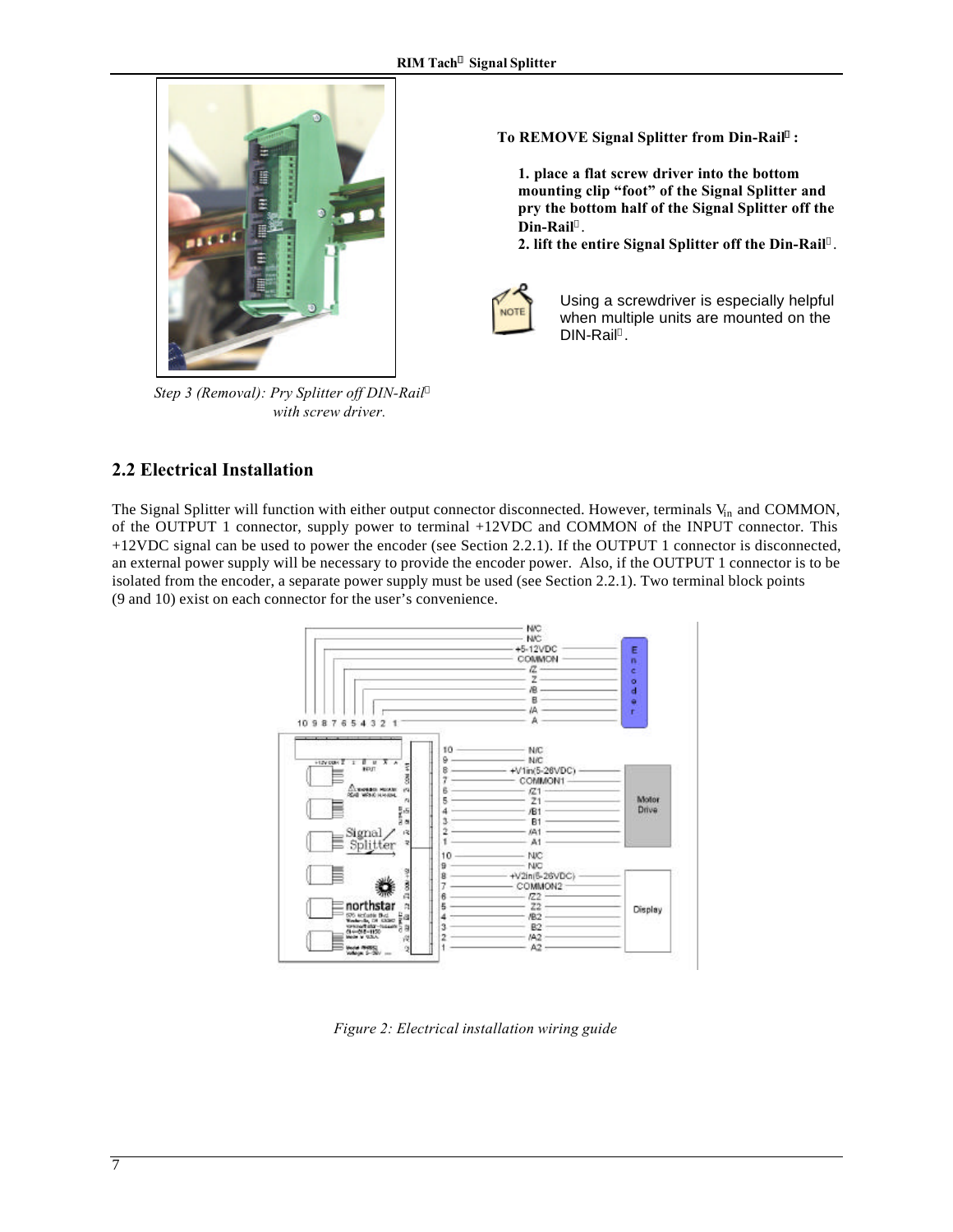## **2.2.1 Wiring Options**

Use the below list of wiring instructions for common Signal Splitter applications. These examples are only a guide, and do not include all possible wiring conditions.

## **How do I…**

## **1) …power my encoder with the +5 to +12VDC supply?**

#### • **connect the encoder's POWER and COMMON pins to the INPUT connector pins +12V and COMMON, respectively.**

The Signal Splitter is equipped with a +12VDC regulated output to power your encoder. This +12VDC is supplied from the voltage applied to OUTPUT 1 pins  $V_{in}$  and COMMON. Any voltage over +12VDC, up to +26VDC, will be regulated to +12VDC. However, any voltage lower than +12VDC will be passed directly through. For example: if +5VDC is attached to OUTPUT 1, then the +12VDC pin will output +5VDC.



If the encoder is powered with the +12VDC connections, then the encoder will be at the same ground potential as the OUTPUT 1 connector, and the encoder will *not* be isolated from OUTPUT 1.



Do not to exceed the maximum supply voltage recommended by your encoder specifications.

#### **2) …isolate my encoder from the output channels?**

• **use a separate power supply to power the encoder.**



Use the extra terminals provided on the Signal Splitter INPUT connector for power supply connections to isolate OUTPUT 1 from your encoder.

## **3) …use multiple voltage levels?**

Every input and output on the Signal Splitter is capable of operating at any voltage between  $+5$  to  $+26$ VDC. Every input and output operates independently except for the +12VDC connection on the INPUT connector. For example, you can send a +15VDC encoder signal to both a +24VCD drive and +5VDC display from the same Signal Splitter by applying the desired output voltage level to each of the output connectors.

## **4)…wire shield connections?**

• **use the extra terminals to wire shield connections as desired.**

## **5)...connect an encoder that outputs signals**  $\overline{A}$ **,**  $\overline{A}$ **,**  $\overline{B}$ **,**  $\overline{B}$ **,**  $\overline{Z}$  **&**  $\overline{Z}$ **?**

• **connect to the INPUT connector, as labeled on the Signal Splitter.**



The Signal Splitter will output A,  $\overline{A}$ , B,  $\overline{B}$ , Z &  $\overline{Z}$  signals.